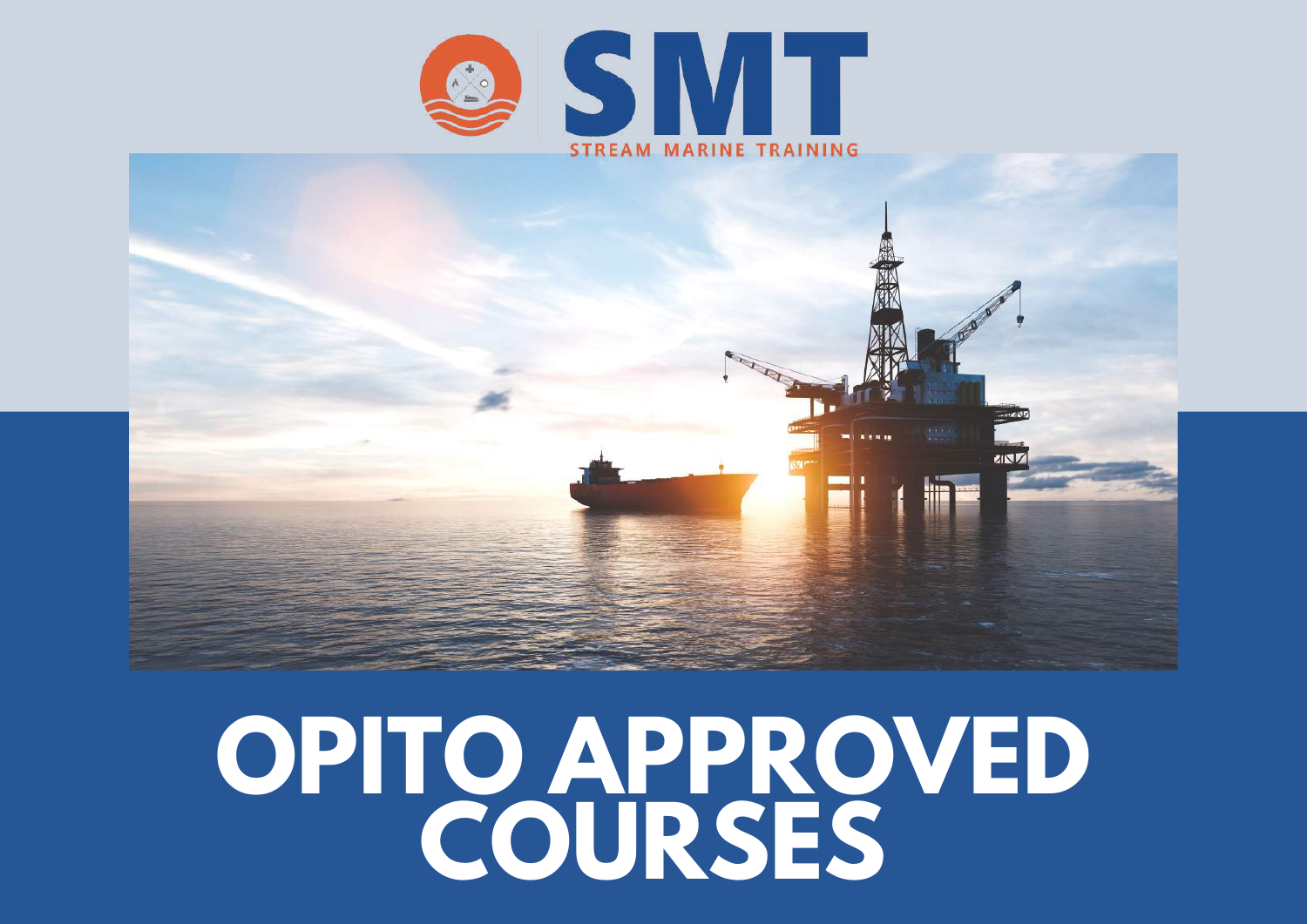# **TABLE OF CONTENTS**



| $p_3$               | What is OPITO?                                |
|---------------------|-----------------------------------------------|
| p4                  | Who are SMT?                                  |
| p <sub>5</sub>      | What courses do SMT offer?                    |
| $p6-7$              | <b>OPITO Offshore Emergency Response Team</b> |
|                     | Member                                        |
| $p8-9$              | <b>OPITO Offshore Emergency Response Team</b> |
|                     | Leader                                        |
| $\overline{p10-11}$ | <b>OPITO Offshore Emergency Response Team</b> |
|                     | Member Further                                |
| p12-13              | <b>OPITO Offshore Emergency Response Team</b> |
|                     | Leader Further                                |
| <b>p14</b>          | <b>Future Courses</b>                         |
| p15                 | How to Contact Us?                            |
|                     |                                               |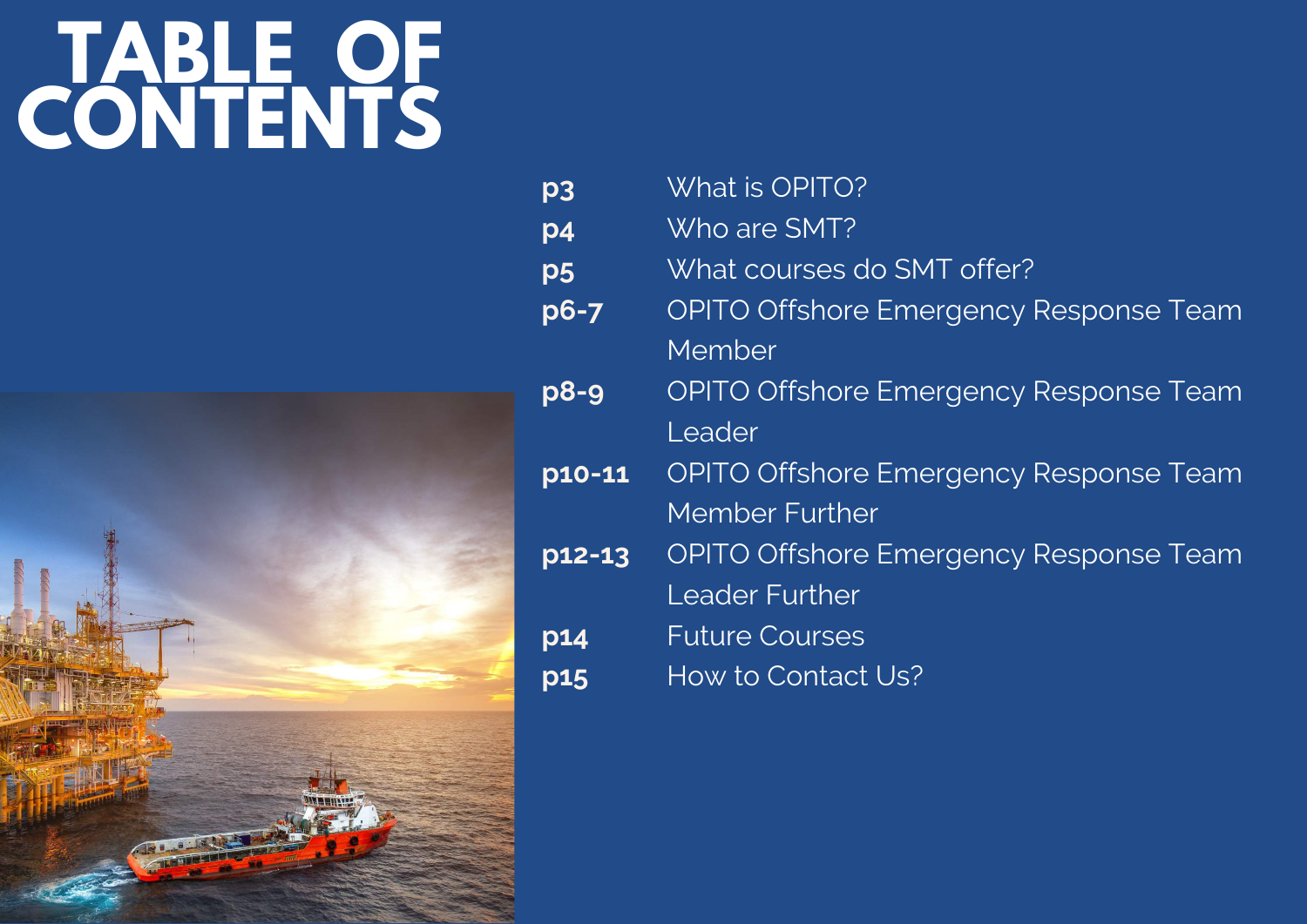# **WHAT IS OPITO?**



OPITO stands for the Offshore Petroleum Industry Training Organisation. The organisation are the global skills body for the energy industry. Working with governments, training providers, oil companies and operators, OPITO provides support and development opportunities to the industry. The governing body provides training standards and qualifications in order that the needs of the indsustry can be met.

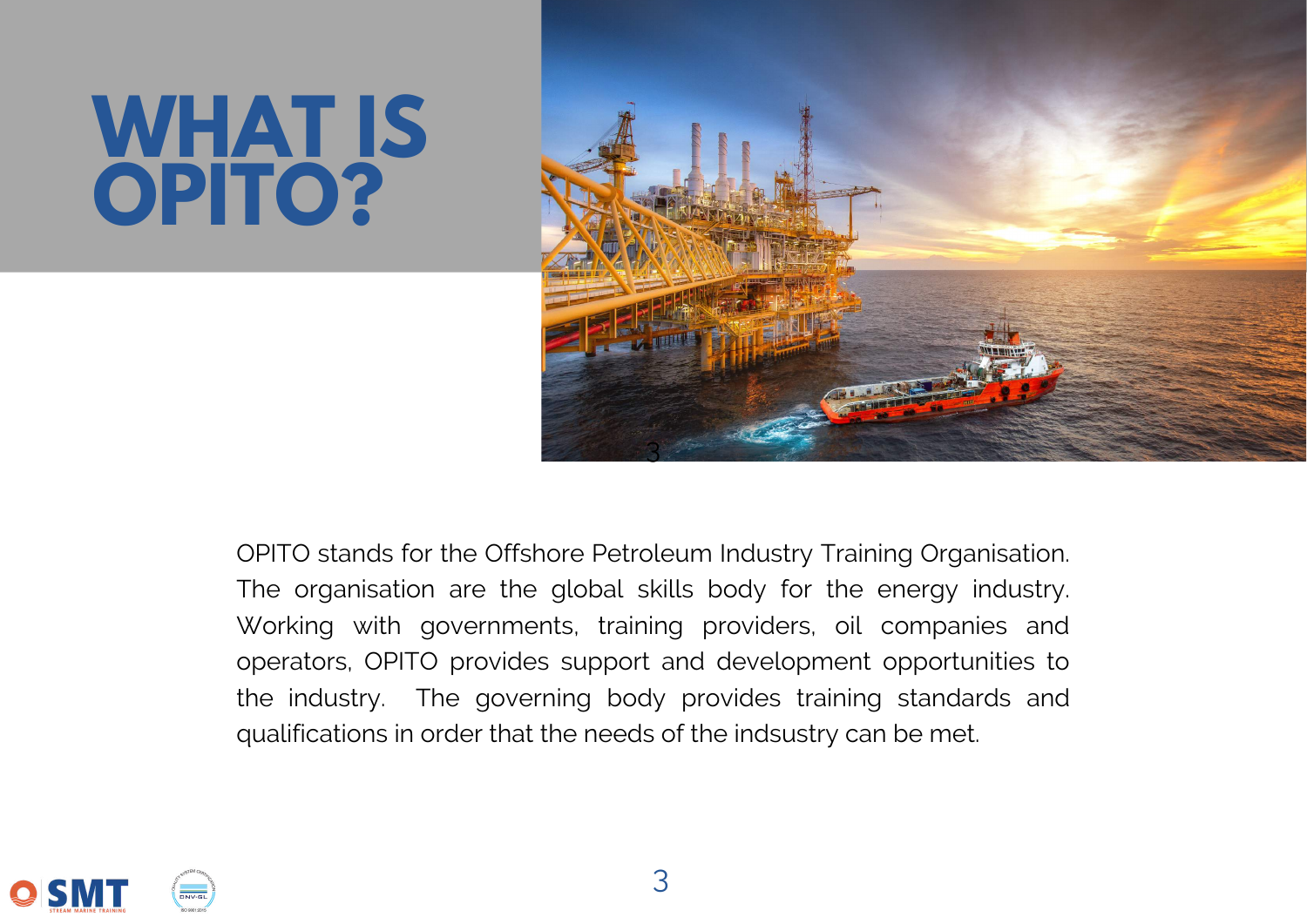# **WHO ARE SMT?**



Stream Marine Training are the UK's leading and largest maritime training provider. We are expanding our business into the renewables and oil & gas industry. Stream Marine Training Limited was incorporated on 10th January 2012 and commenced trading on 1st January 2014. The company opened its first asset, a swimming pool, in January 2014. As well as becoming accredited by the Maritime and Coast Guard Agency, the company signed a major deal with Glasgow International Airport, which gave the business a solid base on which to expand. SMT now employs a number of people and utilises multiple specialist consultants. In August 2017, SMT moved into our new 18,000-square foot premises on Glasgow Airport's East Campus and secured a seven-figure investment partner.

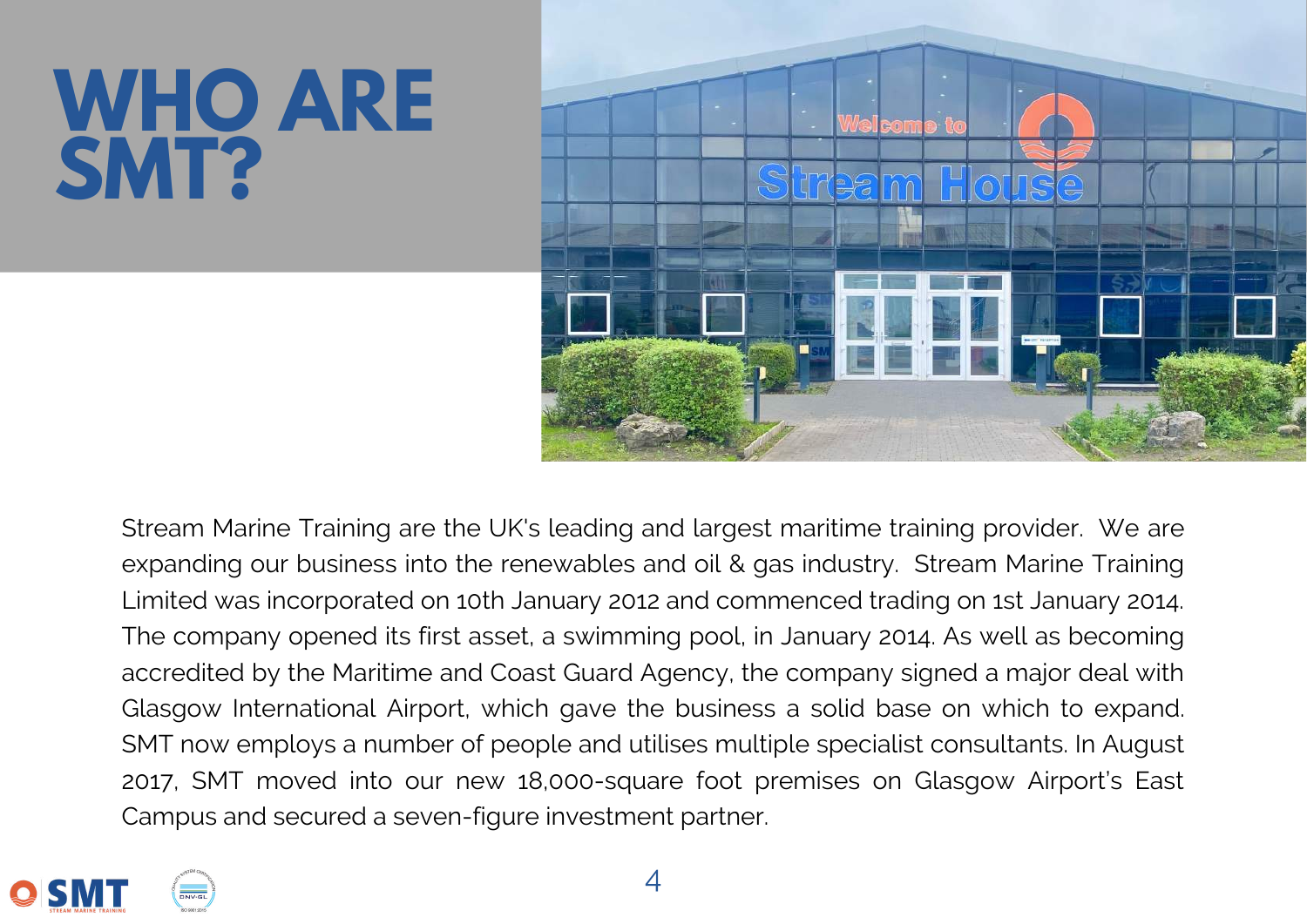## **WHAT OPITO COURSES DO SMT OFFER?**



OPITO Offshore Emergency Response Team Member

OPITO Offshore Emergency Response Team Leader

OPITO Offshore Emergency Response Team Member Further

OPITO Offshore Emergency Response Team Leader Further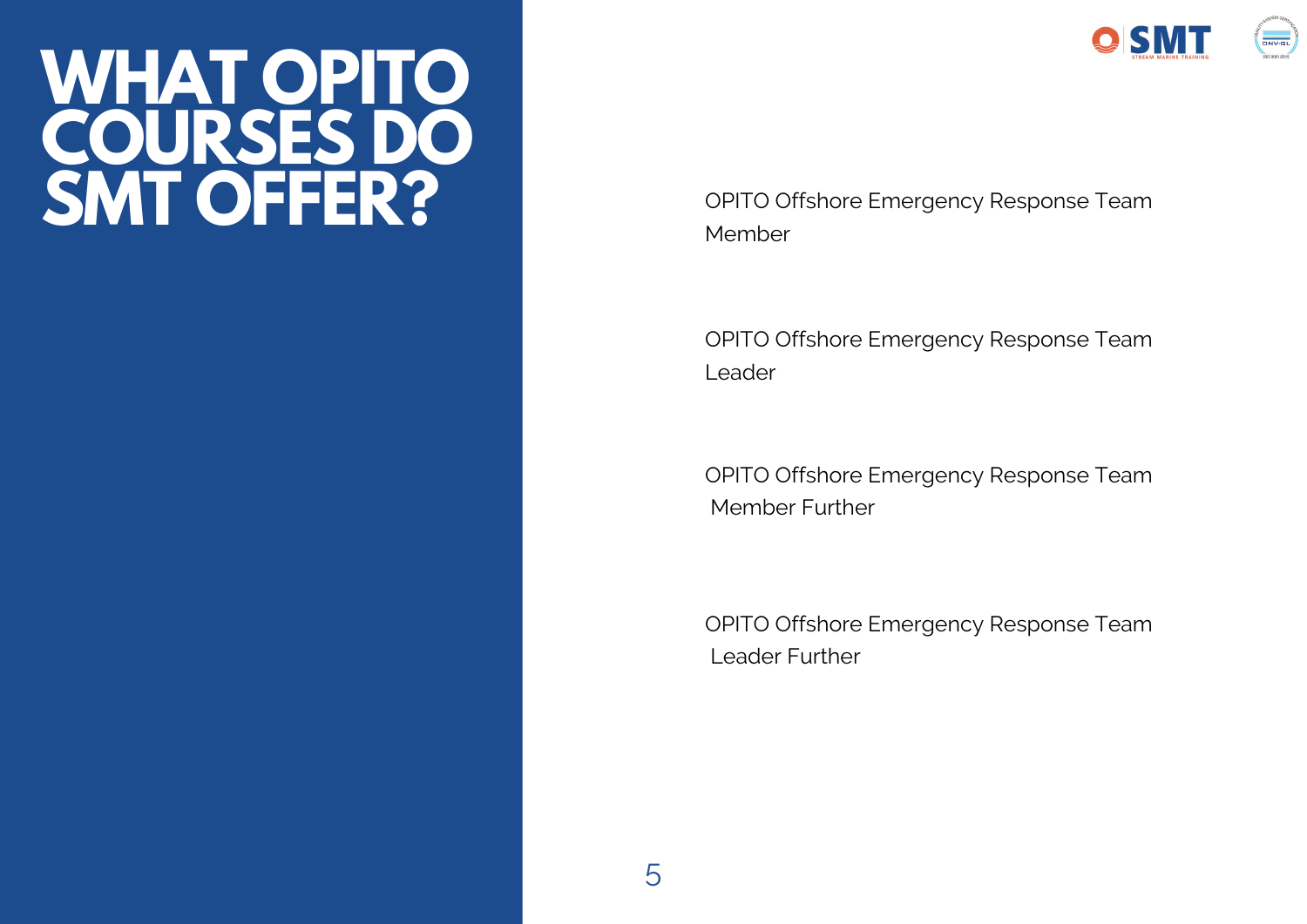## **OPITO OFFSHORE [EMERGENCY](https://streammarinetraining.com/arlo/events/124-opito-offshore-emergency-response-team-member-oertm/) RESPONSE TEAM MEMBER**

#### **Description**

This course is for personnel who are appointed to, or to be appointed to the role of an Offshore Emergency Response Team Member. The purpose of this course is to set out the basic training, further practice and assessment requirements for Offshore Emergency Response Team Members which will be conducted at an onshore training centre. The learner should recognise that this is only part of a broader training programme. There will also be company and installationspecific emergency response training, most of which will be conducted offshore on a regular basis as offshore drills and exercises.

#### **Duration**

4 days



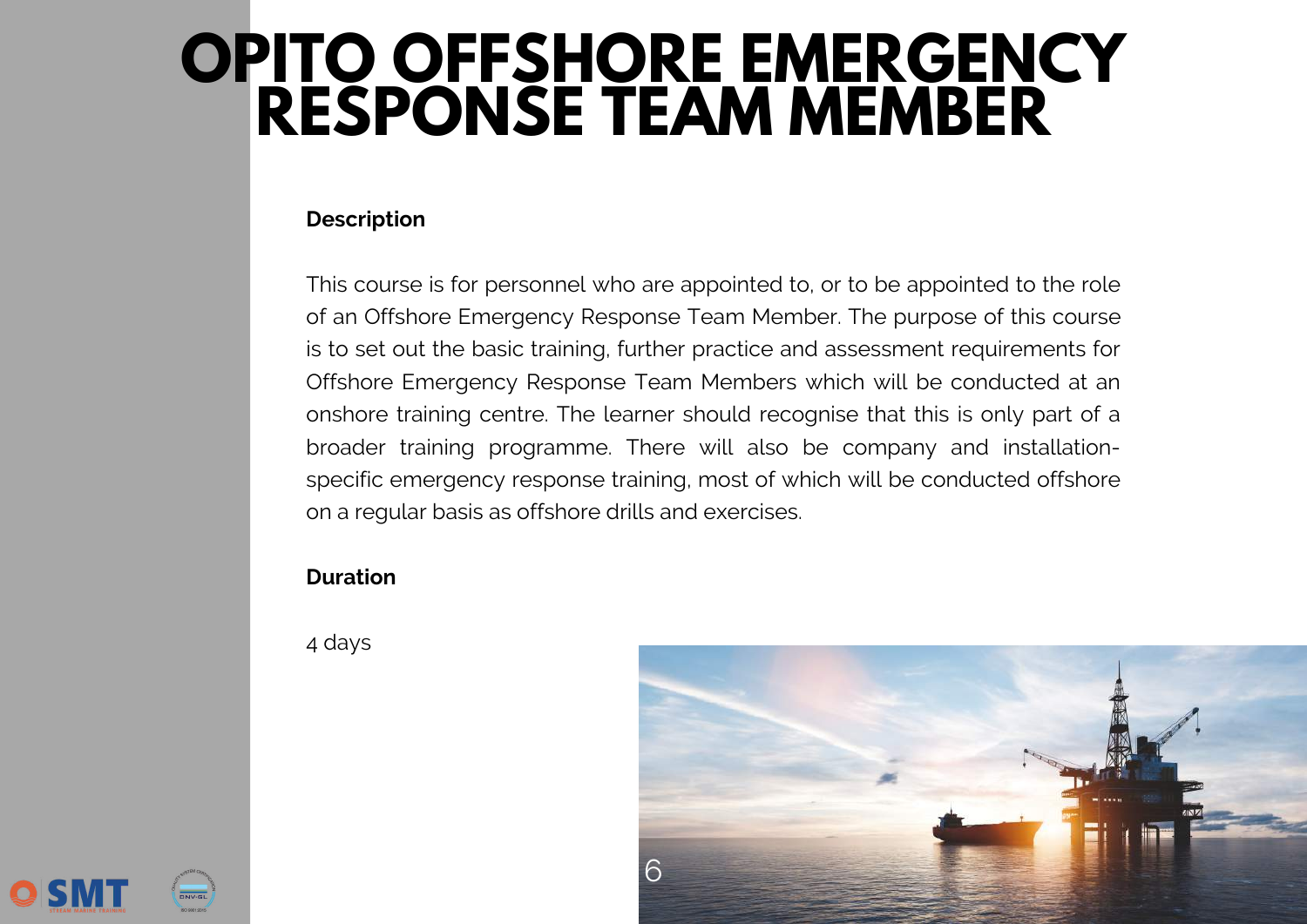- The role and key responsibilities of the Offshore Emergency Response Team Member (OERTM)
- Factors which may affect the safety of the OER team and individual team members  $\bullet$
- Typical communication hierarchy and processes used during an incident  $\bullet$
- Typical communication methods and their limitations  $\bullet$
- Typical offshore emergency response arrangements  $\bullet$
- Hazards, hazard recognition and mitigation associated with typical fire and non-fire incidents  $\bullet$
- The key elements of incident planning and progress monitoring  $\bullet$
- The purpose, operation, performance and limitations of typical fixed fire-fighting systems used offshore  $\bullet$
- Typical OER team mobilisation procedures  $\bullet$
- The key elements included in an incident brief Delegate must be able to demonstrate:  $\bullet$
- How to select and operate the correct firefighting equipment and media to extinguish different types of fires  $\bullet$
- Breathing apparatus control board procedures  $\bullet$
- How to identify and don the appropriate emergency response PPE required for the OER team member  $\bullet$
- The operation, donning and wearer checks of working duration breathing apparatus  $\bullet$
- Participation in an incident brief  $\bullet$
- Participation as an OER team member in a specified range of fire and non-fire related incidents under the direction of  $\bullet$ the Offshore Emergency Response Team Leader (OERTL) following safe working practices and procedures
- Selection and use of correct portable fire-fighting equipment
- Selection, operation and flushing of foam firefighting equipment
- Extinguishing of different types of fire and securing the area  $\bullet$
- Effective communication with OERTL and OER team members during an incident  $\bullet$
- The key considerations and actions whilst entering and working in the incident area  $\bullet$
- Correct search and rescue procedures and techniques  $\bullet$
- The correct steps involved in initial casualty assessment and recovery  $\bullet$
- Participation in a post-incident debrief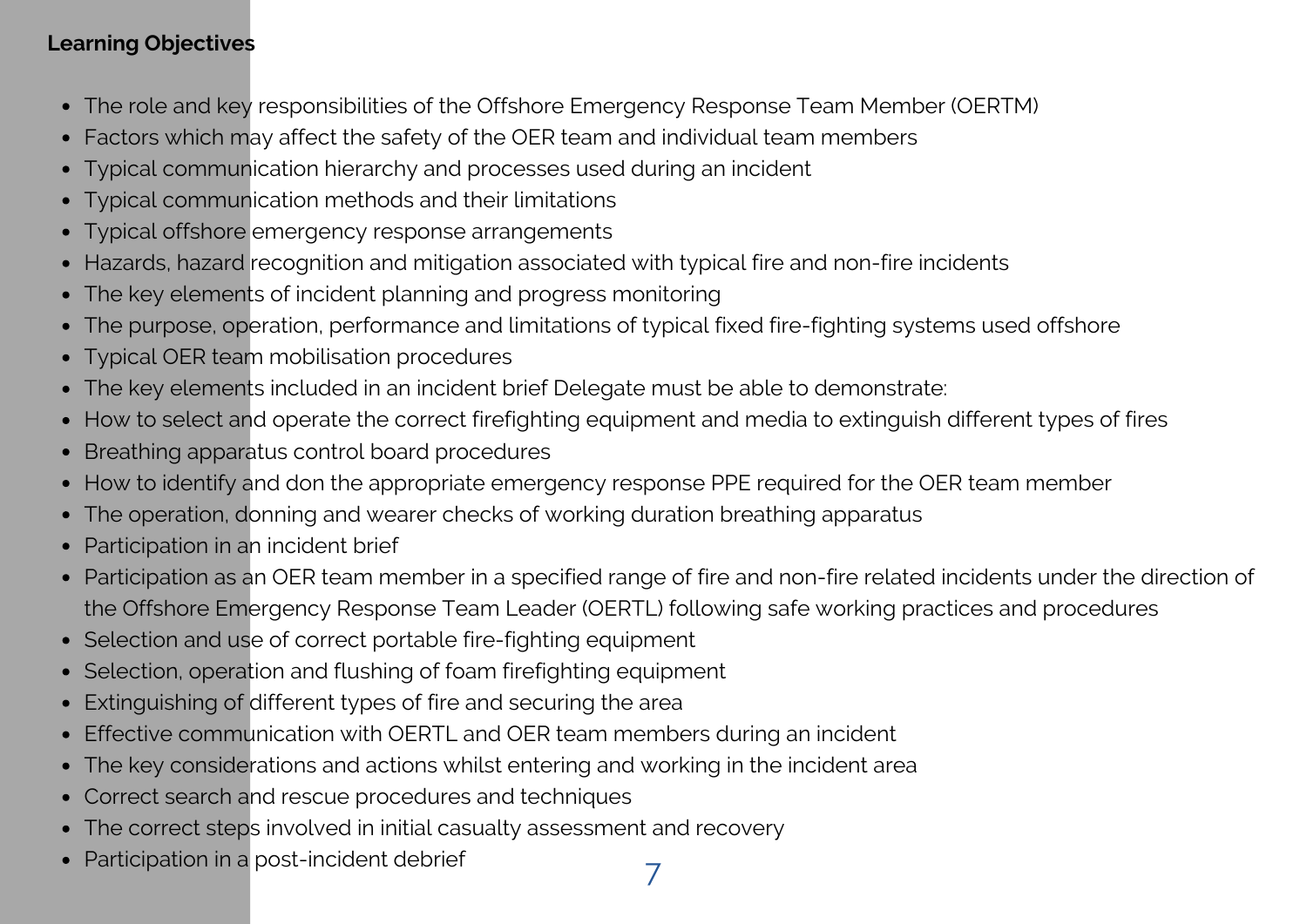## **OPITO OFFSHORE [EMERGENCY](https://streammarinetraining.com/arlo/events/123-opito-offshore-emergency-response-team-leader-oertl/) RESPONSE TEAM LEADER**

#### **Description**

This course is for personnel who are appointed to, or to be appointed to, the role of an Offshore Emergency Response Team Leader. The oil and gas industry recognises that a major objective is to prevent incidents occurring, and if they do occur to control them and minimise their effect. It is important therefore to set common standards in emergency response and to ensure that they are maintained. Before personnel can be assessed against the standards they will require the knowledge and skills to enable them to carry out the emergency response tasks involved. They will require emergency response training and practice before being assessed. The purpose of this course is to set out the basic training, further practice and assessment requirements for Offshore Emergency Response Team Leaders which will be conducted at an onshore training centre. The learner should recognise that this is only part of a broader training programme. There will also be company and installation-specific emergency response training, most of which will be conducted offshore on a regular basis as offshore drills and exercises.

### **Duration**

3 days



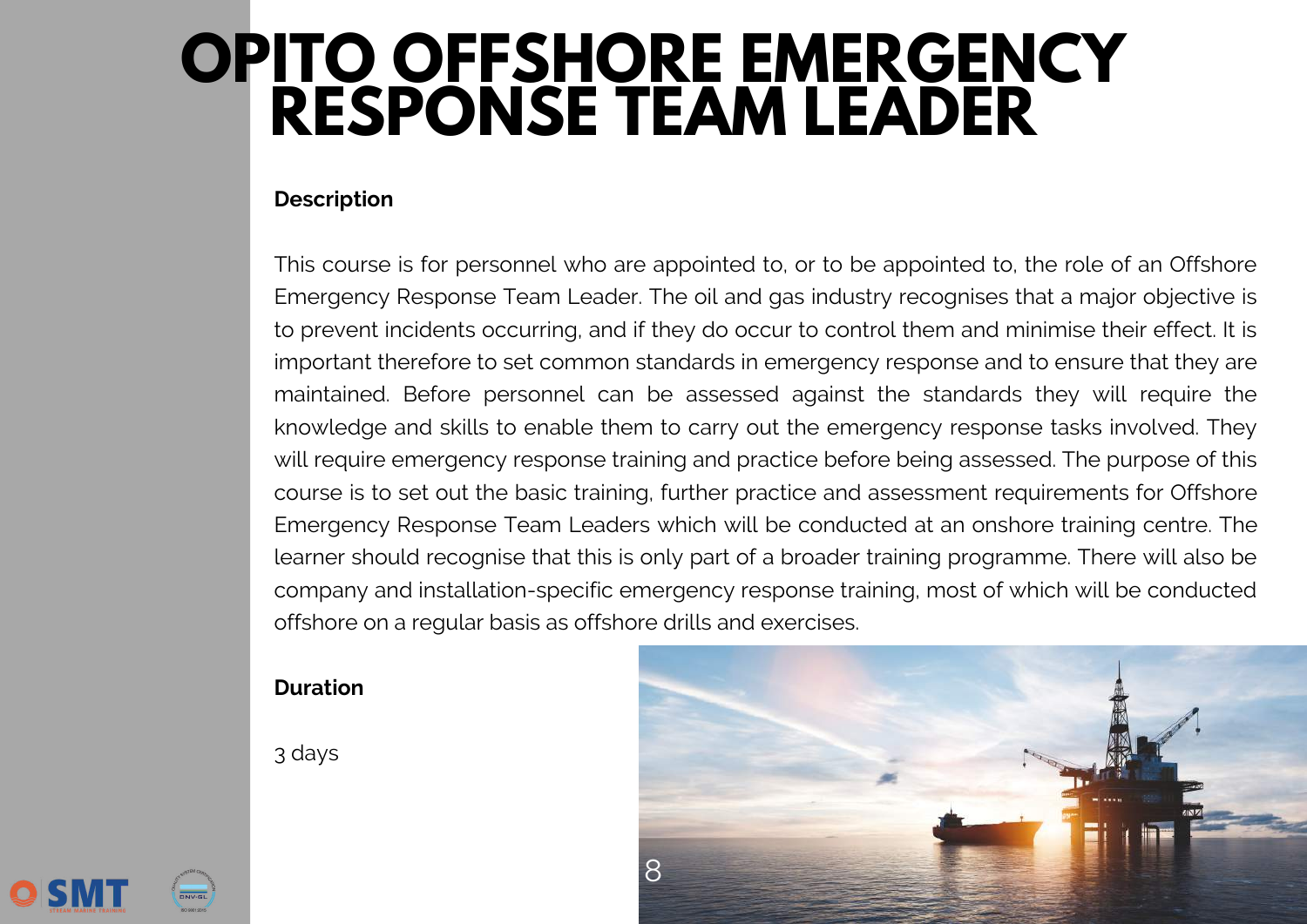- Define the role and explain the key responsibilities of the Fire/Emergency Response Team Leader.
- State the main priorities of the Fire/Emergency Response Team Leader.  $\bullet$
- Explain the purpose of site ER arrangements and procedures.  $\bullet$
- Identify the typical elements of emergency response planning.  $\bullet$
- Identify the emergency response PPE requirements for the OFERTL and the OFERTM.  $\bullet$
- Explain the purpose of setting priorities and objectives in response to an incident.  $\bullet$
- Explain the importance of monitoring environmental conditions during an incident.  $\bullet$
- Explain the importance of monitoring human factors during an incident.  $\bullet$
- Explain the reason for dynamic risk assessment during an emergency response  $\bullet$
- Learner tasks to the OFERT members effectively.
- Communicate effectively with relevant emergency response personnel.  $\bullet$
- Give clear and concise instructions to the OFERT members during the emergency.
- Lead the OFERT in a clear and confident manner.
- When safe to do so, direct the OFERT members into the incident area continually assessing how the changes in the emergency could impact on the safety of the OERT members.
- Conduct dynamic risk assessments throughout the incident.
- Look for and respond accordingly to signs of stress in individual OFERT members during the emergency.
- Effectively monitor breathing apparatus (BA) control.  $\bullet$
- Lead the OFER team during non-fire incidents effectively.
- Lead the OFER team during firefighting operations effectively.
- Conduct missing persons and casualty management effectively during the emergency.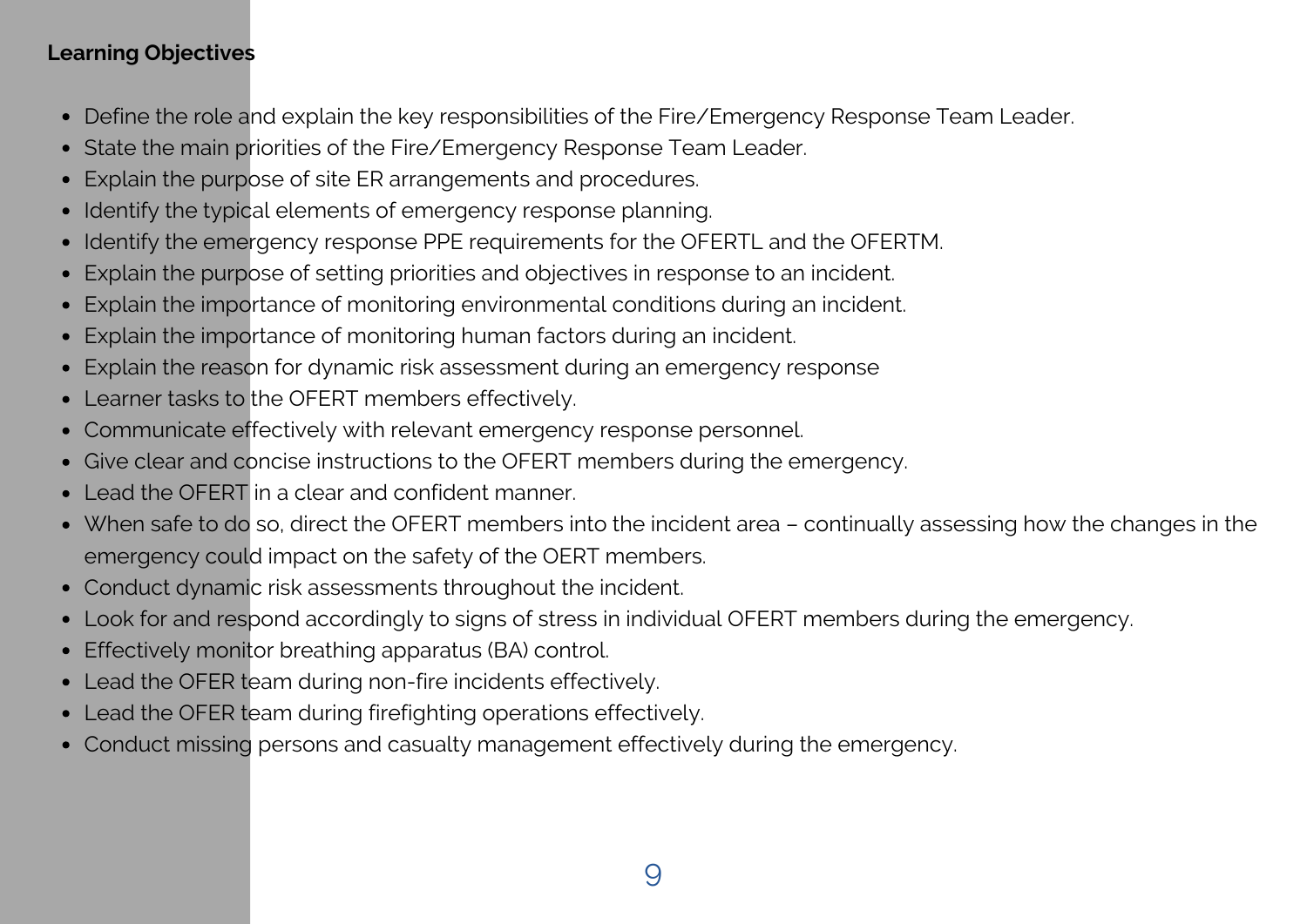## **OPITO OFFSHORE [EMERGENCY](https://streammarinetraining.com/arlo/events/122-opito-offshore-emergency-response-team-member-further-foertm/) RESPONSE TEAM MEMBER FURTHER**

#### **Description**

This course is for existing offshore emergency team members that are required to revalidate their OPITO OERTM certification by completing training scenarios which they are unable undertake offshore. The purpose of this course is to set out the basic training, further practice and assessment requirements for Offshore Emergency Response Team Members which will be conducted at an onshore training centre. The learner should recognise that this is only part of a broader training programme. There will also be company and installation-specific emergency response training, most of which will be conducted offshore on a regular basis as offshore drills and exercises.

### **Duration**

1.5 days



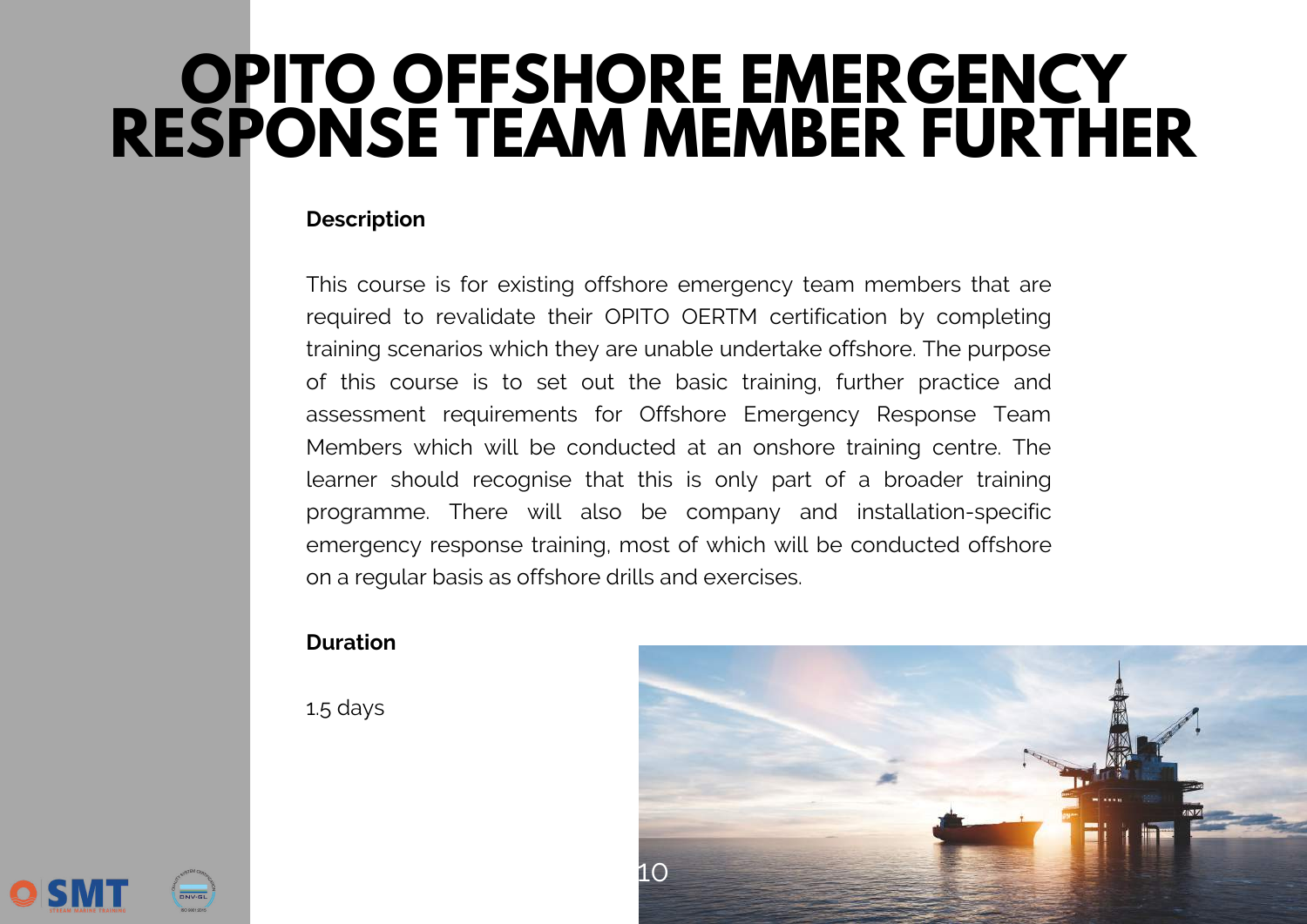- How to select and operate the correct firefighting equipment and media to extinguish different types of fires
- Breathing apparatus control board procedures  $\bullet$
- How to identify and don the appropriate emergency response PPE required for the OER team member  $\bullet$
- The operation, donning and wearer checks of working duration breathing apparatus  $\bullet$
- Participation in an incident brief  $\bullet$
- Participation as an OER team member in a specified range of fire and non-fire related incidents under the direction of the Offshore Emergency Response Team Leader (OERTL) following safe working practices and procedures
- Selection and use of correct portable fire-fighting equipment
- Selection, operation and flushing of foam firefighting equipment  $\bullet$
- Extinguishing of different types of fire and securing the area  $\bullet$
- Effective communication with OERTL and OER team members during an incident  $\bullet$
- The key considerations and actions whilst entering and working in the incident area  $\bullet$
- Correct search and rescue procedures and techniques  $\bullet$
- The correct steps involved in initial casualty assessment and recovery  $\bullet$
- Participation in a post-incident debrief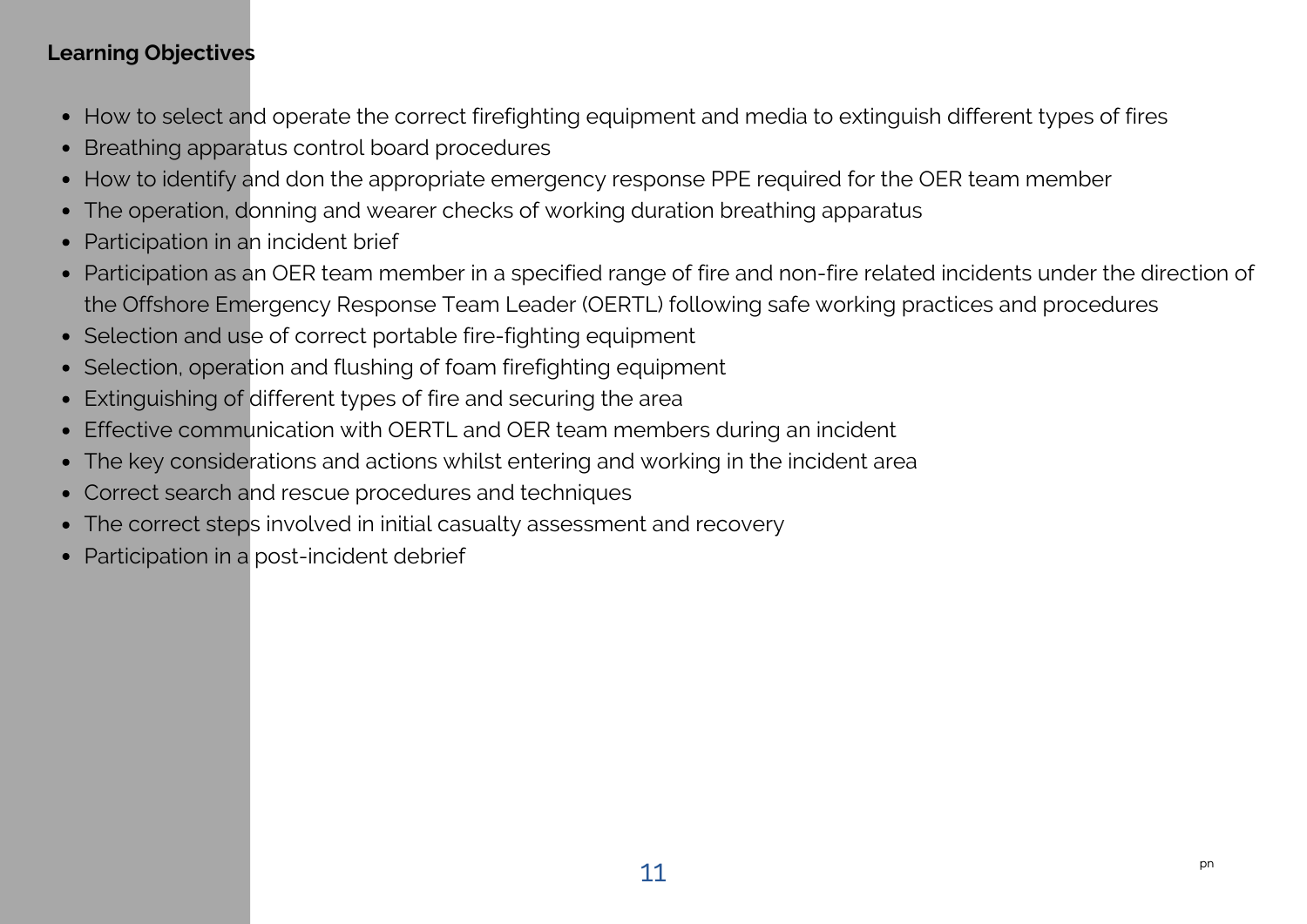### **Description OPITO OFFSHORE [EMERGENCY](https://streammarinetraining.com/arlo/events/121-opito-offshore-emergency-response-team-leader-further-foertl/) RESPONSE TEAM LEADER FURTHER**

This course is for existing offshore emergency team leaders that are required to revalidate their OPITO OERTL certification by completing training scenarios that they are unable to undertake offshore. The oil and gas industry recognises that a major objective is to prevent incidents occurring, and if they do occur to control them and minimise their effect. It is important therefore to set common standards in emergency response and to ensure that they are maintained. Before personnel can be assessed against the standards, they will require the knowledge and skills to enable them to carry out the emergency response tasks involved. They will require emergency response training and practice before being assessed. The purpose of this course is to set out the basic training, further practice and assessment requirements for Offshore Emergency Response Team Leaders which will be conducted at an onshore training centre. The learner should recognise that this is only part of a broader training programme. There will also be company and installation-specific emergency response training, most of which will be conducted offshore on a regular basis as offshore drills and exercises.

### **Duration**

1.5 days



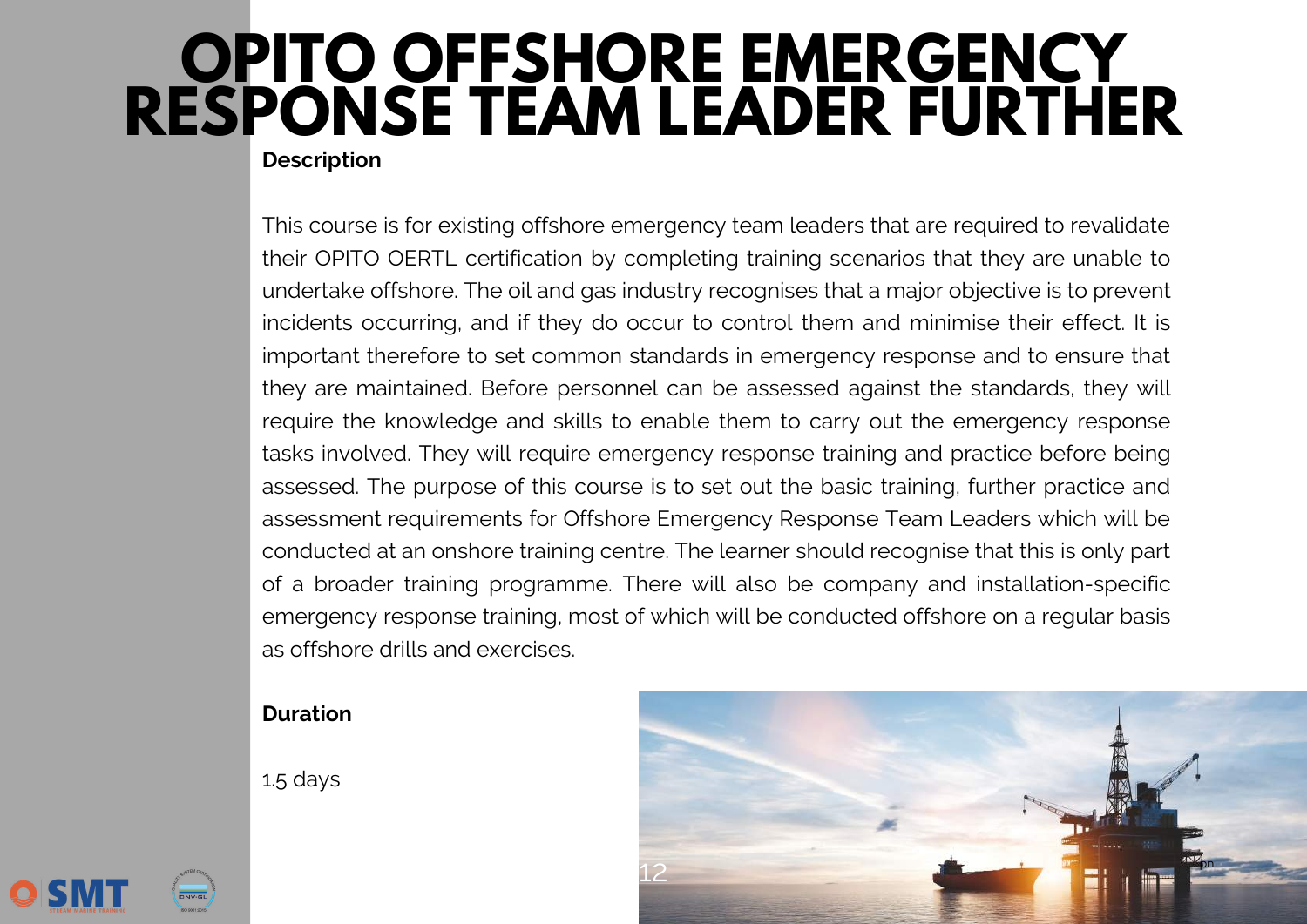- Maintaining relevant communications
- Effectively directing the team's duties and tasks during emergency response exercise
- Monitoring the team's progress, evaluating, adjusting, and communicating the response plan
- Briefing and debriefing the team at appropriate points
- Monitoring stress in team members
- On completion of the exercises, confirming and checking that the emergency is under control and ER team and relevant personnel are accounted for.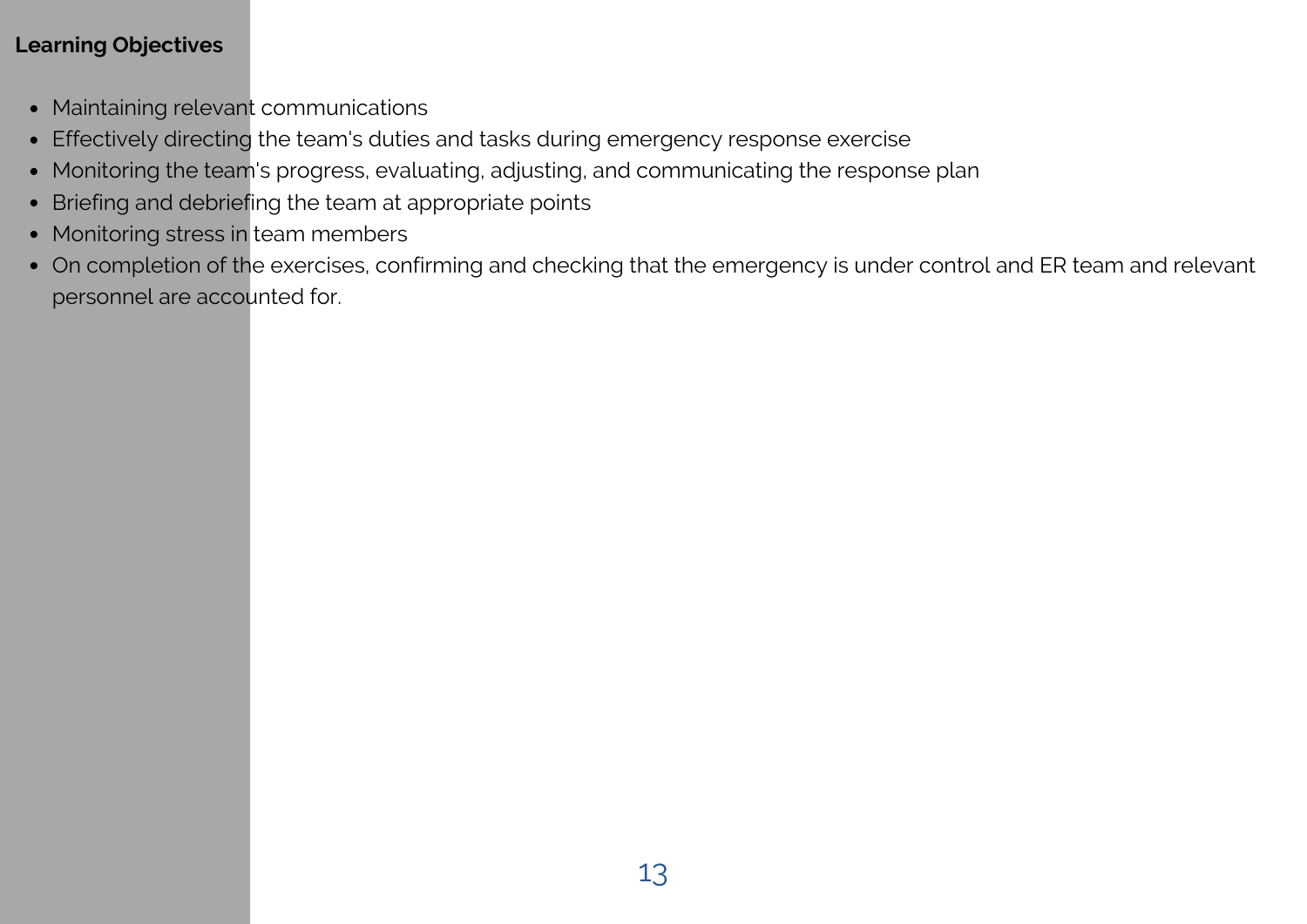## **FUTURE COURSES**

SMT plan to expand the OPITO course catalogue to offer:

**OPITO BOSIET (basic offshore safety induction and emergency training)**

### **FOET (further offshore emergency training)**

If you would like to be updated on the launch of future courses, please email bookings@streammarinetraining.com



14